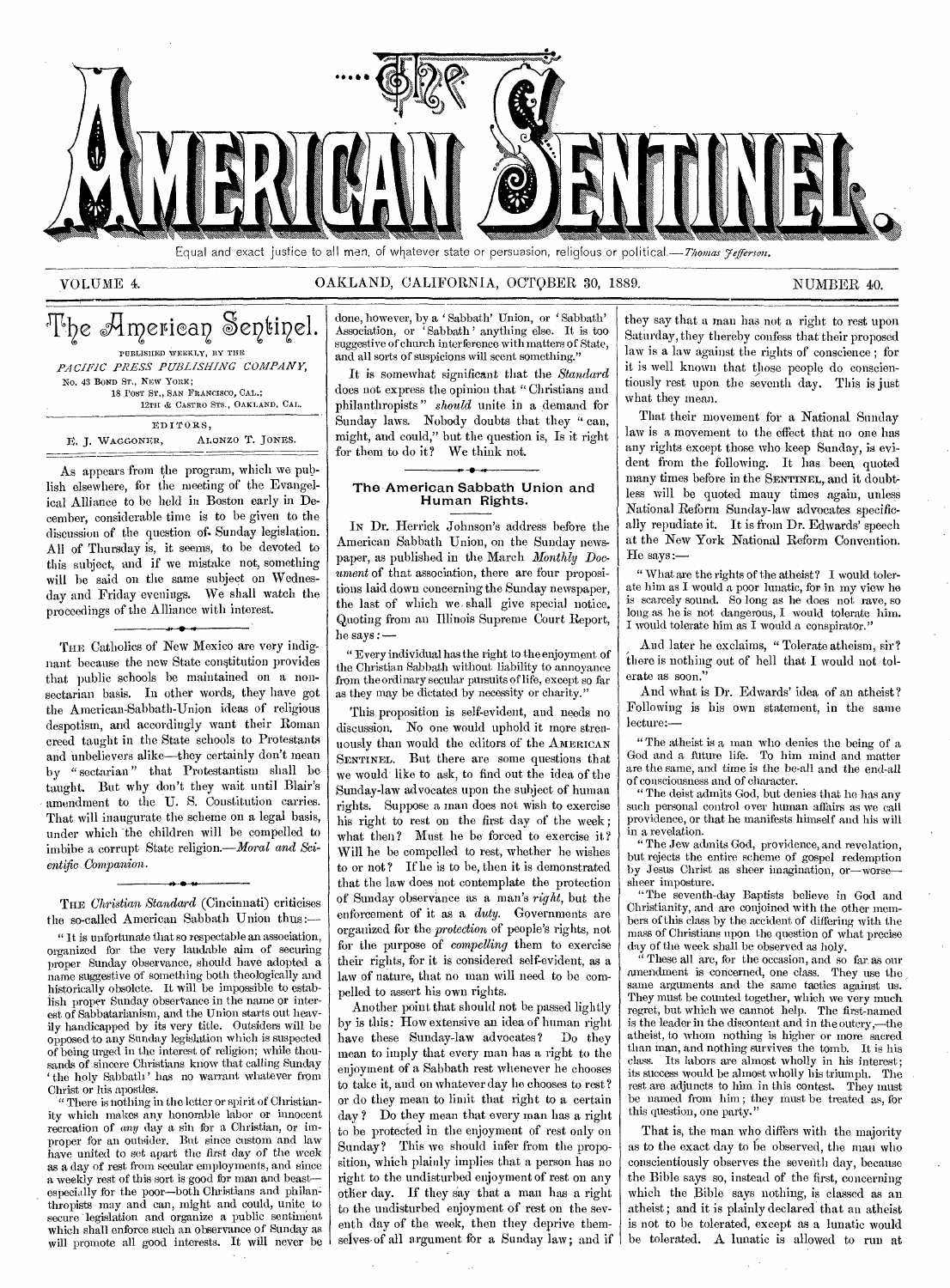large so long as he is quiet; but as soon as his mania takes an aggressive form, he is shut up. Dr. Edwards regards the keeping of the seventh day as evidence of an unsound mind. So long as the individual should say nothing about it, he might perhaps be considered a harmless lunatic ; but whenever the observer of the seventh day should begin to promulgate his faith, and openly teach others that the seventh day is the Sabbath, and persuade them to accept it, he would be raving, and, therefore, would be shut up and treated as a conspirator.

In the *Christian Statesman* of July **7,** 1887, it is positively denied that atheists, among whom it will be remembered Christians who keep the seventh day are classed, have "any reasonable claim to conscientious convictions and privileges at all." Thus it is plainly seen that the success of this National Sunday-law movement means the depriving of a large number of the citizens of the United States of the rights of conscience.

Let it be understood that whatever right any man has is bestowed upon him by God himself. Human rights are not bestowed by civil government. All that civil governments are instituted for is to protect men in the enjoyment of rights which God has given them. The Declaration of Independence, which has justly been called the charter of American liberties, declares that all men are created equal, and are endowed by their Creator with certain inalienable rights, among which are life, liberty, and the pursuit of happiness. This means that every individual is equal, with respect to the rights with which God has endowed him. Now, while we have heard National Reformers and the president of the American Sabbath Union rail against the Constitution, we have never yet heard an American, or any other person, for that matter, find fault with the Declaration of Independence. That document voiced a truth as sure as any statement of holy writ : God has given to every man the same right; if ninety-nine per cent. of the people in any country have a certain right, the other one per cent. have the same right. But the American Sabbath Union is organized for the express purpose of protecting one class in the enjoyment of certain rights, and the depriving of another class of the same rights. In other words, it is organized for the express purpose of overthrowing the work done by the founders of this government. It is distinctively un-American. Nothing is surer than that its work is the exact opposite of the work of the immortal framers of the Declaration of Independence; and therefore since their work was to secure to this land perfect liberty, its work has for its sole object the overthrow of American liberty. It seems as though this demonstration must be clear to every individual.

It will be said that those who are thus discriminated against and deprived of equal rights with others are only a few. Thus Dr. Edwards, in the same speech from which we have quoted, said:-

" The parties whose conscience we are thus charged with troubling, taken altogether, are but few in number. This determines nothing as to who is right, but the fact remains, and is worthy of note, that, taken altogether, they amount to but a small fraction of our citizenship. They are not even as many as those among us who do not speak the English language."

Mr. Crafts, in his speech before the Senate Committee, spoke of " the one or two small sects of Christians who worship on Saturday." And after speaking of the difficulties that arise in exempting them from the penalties of the Sunday law, contemptuously dismisses them in the following words:—

" Infinitely less harm is done by the usual policy, the only constitutional or sensible one, to let the insignificantly small minority of less than one in a hundred, whose religious convictions require them to rest on Saturday (unless their work is of a private character such as the law allows them to do on Sunday), suffer the loss of one day's wages rather than have the other ninety-nine suffer by the wrecking of the Sabbath by public business."

Many times have we heard Sunday-law lecturers pass the consideration of the fact that their law would cause seventh-day observers to suffer, with the statement that such people constitute only about seven-tenths of one per cent. of the population, and that therefore they were too insignificant to be noticed. Perhaps they may think so ; but such expressions show that they do not understand what they are doing. It is not a question of whether a few people who observe Saturday will be injured or not, but whether the government can afford to adopt the principle that minorities have no rights. If that principle is adopted, it will not be limited in its application to observers of the seventh day. It may seem very fine for the majority on any question of opinion to decide that those who differ with them have no rights; but they should remember that majorities sometimes change. This question of Sunday law will determine whether a man's life or property is safe in this country. If the government lends itself to a scheme which will be unjust to a single individual, then nobody has any assurance that injustice will not be done him. If the rights of a few people may be trampled upon because they keep the seventh day, the rights of some other people may be trampled upon because they differ with the majority on some other question. If in this country the principle of trampling upon human rights is once adopted, nobody can tell where it will stop. We are not alarmists, but we have no hesitation in saying that if the government follows the course marked out for it by the American Sabbath Union, the scenes of the French Revolution will be re-enacted in this country. It cannot be otherwise. E. J. W.

#### **A • 1. What Makes Infidels.**

WE fully believe the statement of the apostle, that the "carnal [or natural] mind is enmity against God," but it is nevertheless true that very many who might otherwise be converted, are led to the utter rejection of the gospel by the crimes against justice which are perpetrated in the name of Christianity. Infidelity fattens upon just such injustice and devilish wickedness as that related as follows in *Fair Play,* Valley Falls, Kansas, of a case of persecution under the Georgia Sunday law:—

" The father is in the chain-gang. He had the audacity to insult Rev. Illiterate by digging a ditch to carry off the foul water from his cellar instead of attending church on Sunday. On Monday he was arrested on complaint of the offended Sunday monopolizer, tried before a superstition-saturated magistrate, and sentenced to a year's companionship with thieves and assaulters. There is no mercy for him. He is poor and so can get no justice or favor. In vain his wife intercedes for him, in vain his children cling to papa's knees as he is driven away in disgrace. Christianity is the State religion.

"The poor mother must now toil alone to support her little ones. She can do no extra work, nor can she pay others to do it. The slime in the cellar breeds foul miasma. Sickness comes as the sequel of the violation of natural law. The 'little golden-haired Jessie is laid low with fever. There is no money to

get the doctor, and the distracted, overworked mother can do but little. The days drag on; the malariatainted blood courses in fluctuating currents through the burning body of the little sufferer; she cries pit-<br>eously for 'papa,' 'papa,' and stretches her tiny<br>hands pleadingly forth, but, woe the crimes of Christian men, he comes not, he hears not his darling's plaintive call. He sweats and groans under the lash of the heartless task-master beneath the August sun. He has wronged no man nor woman nor child, and yet his limbs wear the manacles of the felon-slave, and his baby daughter's lisping lips must close in death without the chrism of the father's kiss; the once sparkling eyes must fade into oblivion unblessed by the sight of 'papa's' worshiped face.

"A fresh little grave on the hill-side, above which the crow caws ominously. A heart-broken mother who sits among her other and half-famished children in the cheerless home. An iron-weighted father who starts fitfully and murmurs brokenly in his convict's sleep upon the wet, cold ground.

"A sleek dragoon of the church who sits in his comfortable room and . . . rubs his hands in gleeful satisfaction as his imagination pictures John Clark chained in the convict camp, and he thinks how closely he and his parishioners are following in the footsteps of the 'chosen people.'

"Here in his Northern home Rev. M. A. Gault reads of this Southern murder for the church's sake, and grimly smiles as he confidentially whispers in the

ear of Wilbur F. Crafts:— "'*.Just wait until we get the Blair bill through and many a profaner of the Sabbath* on *these prairies and in these valleys shall, as does John Clark, of Georgia, feel the chastening hand of the Lord's anointed.* WE ARE THE LORD'S ANOINTED.""

And who can wonder that infidels multiply, or blame men for being infidels, when such outrages are perpetrated in the name of Christianity ?

#### **The Merits of the Edmunds Resolution.**

LAST week we gave the history of the Edmunds Resolution to amend the Constitution of the United States in regard to religion, in the public schools. We had not space then to discuss it, and propose to do that now, and for the convenience of the reader we print again the resolution :—

#### ARTICLE XVI.

"No State shall make any law respecting an establishment of religion or prohibiting the free exercise thereof; and no religious test shall ever be required as a qualification to any office or public trust under any State. No public property, and no public revenue of, nor any loan of credit by or under the authority of, the United States, or any State, Territory, district, or municipal corporation, shall be appropriated to, or made or used for the support of, any school, educational or other institution under the control of any religious or anti-religious sect, organization, or denomination, or wherein the particular creed or tenets of any religious or anti-religious sect, organization, or denomination shall be taught. And no such particular creed or tenets shall be read or taught in any school or institution supported in whole or in part by such revenue or loan of credit; and no such appropriation or loan of credit shall be made to any religious or anti-religious sect, organization, or denomination, or to promote its interests or tenets. This article shall not be construed to prohibit the reading of the Bible in any school or institution ; and it shall not have the effect to impair rights of property already vested.

" Sxc. 2.—Congress shall have power, by appropriate legislation, to provide for the prevention or punishment of violations of this article."

As we said of this resolution before, it is an excellent illustration of how not to say it. If it be intended to prohibit religious instruction in the publ c schools, it misses it. If it be intended to prohibit sectarian instruction in the public schools, it misses that. Because-

1. The second clause only prohibits the appropriation of public money for the support of schools which are under the control of any religious or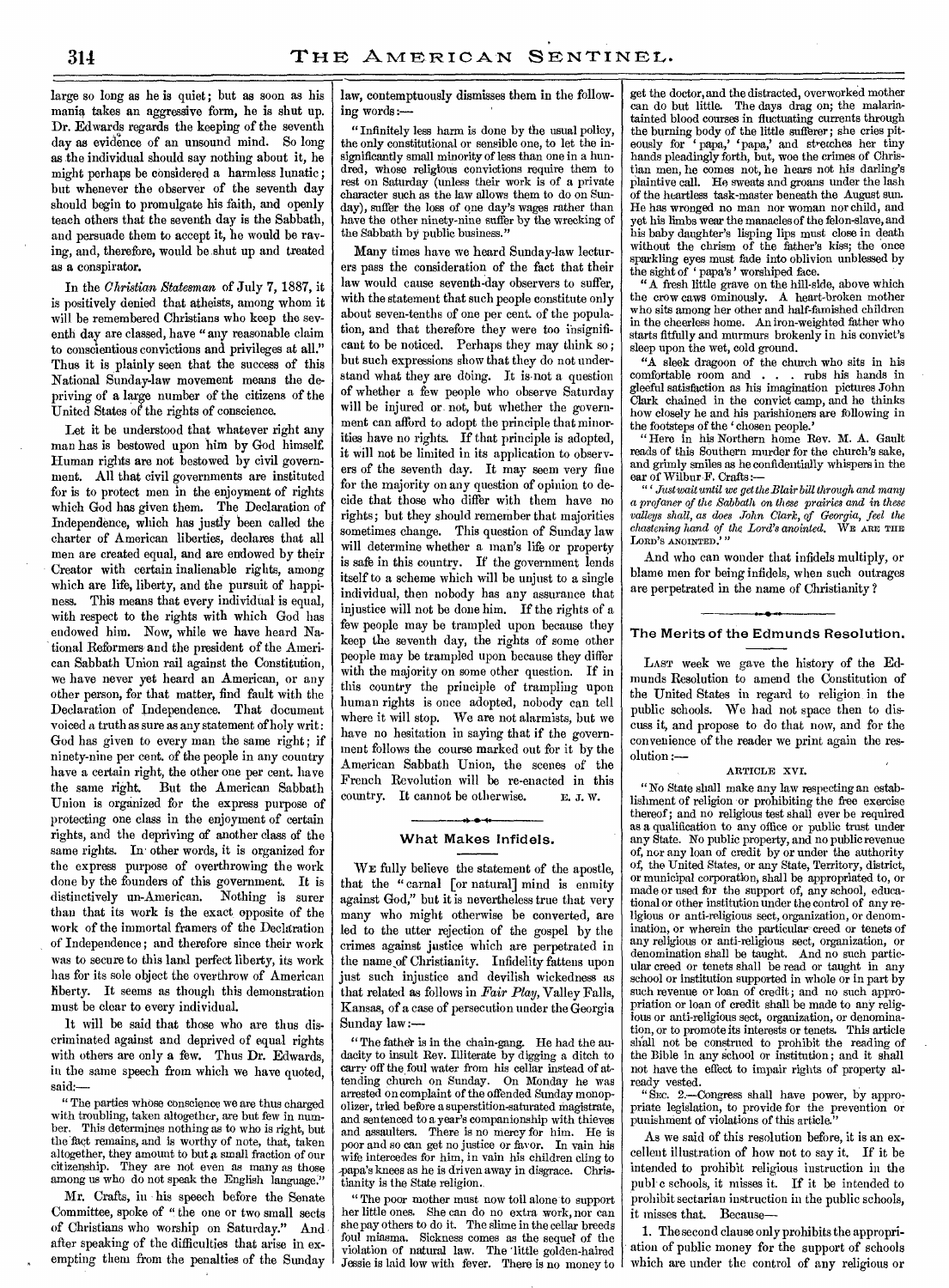anti-religious sect, organization, or denomination. In other words, this clause prohibits the appropriation of any public money to parochial or denominational schools. But this would allow the teaching of religion in the public schools, and at the public expense. This is further proved by the last sentence of section **1,** which distinctly allows the reading of the Bible in any school or institution, and the intention of those who ask that the Bible may be read in the schools is distinctly and solely for the purpose of having religion, that is, "broad, general religion," but not sectarian, taught in the schools.

Secondly, the third sentence proposes that no "particular creed or tenets shall be read or taught in any school or institution supported in whole or part by such revenue or loan of credit," that is, in any public school. Yet the section expressly grants the reading of the Bible in any school or institution. Now every sect or denomination that makes any pretension to Christianity gets its peculiar tenets from the Bible. Then, if a certain sect derives from the Bible its peculiar tenet, and the Bible is read in the public schools, assuredly that does grant the reading of that particular tenet, and the resolution distinctly allows what it pretends to prohibit.

For instance, there are two denominations in this country, which together would probably be called a'sect. They are the Seventh-day Adventists and the Seventh-day Baptists. **It** is a distinct and peculiar tenet of these denominations that the seventh day is the Sabbath of the Lord. This tenet is derived from the plain reading of one of the most familiar portions of the Scriptures, the ten commandments, the fourth of which distinctly says, "The seventh day is the Sabbath of the Lord thy God." Now how is the Bible to be read in the schools without allowing that particular tenet to be read ? Shall that particular tenet be skipped in the reading of the Bible ? If not, to allow the reading of the Bible will assuredly allow the reading of that particular tenet, yet the reading of any particular tenet is forbidden by the article! The article therefore contradicts itself.

Again, the doctrine of predestination, of foreordination, is a peculiar tenet of the Calvinistic creeds. They derive this from the Bible, where it reads, with other texts, that God "hath chosen us in him [Christ] before the foundation of the world, that we should be holy and without blame before him in love; having predestinated us unto the adoption of children by Jesus Christ to himself, according to the good-pleasure of his will." And again, it speaks of Christ, who " verily was foreordained before the foundation of the world, but was manifest in these last times for you." These scriptures express the peculiar tenet of the Calvinistic creed. If the Bible be allowed to be read in the schools, that will surely allow the reading of that particular tenet, unless such portions shall be skipped to avoid reading the tenet. But to read all the Bible except these and undertake to skip them would only the more definitely direct the attention of the pupil to them, and he would read them anyhow.

Again, it is a peculiar tenet of Christianity as a whole that Jesus Christ is the Messiah, the Son of God, the Saviour of the world. How shall the Bible be read without reading that peculiar tenet, the reading of which does violence to the religious convictions of the Jew, who, with the unbeliever, is taxed equally with all others for the support of the schools, and who has equal rights in all things, in school as well as out, with all others under the government. This supreme principle of Christianity is therefore a peculiar tenet, and to allow the reading of the Bible in the public schools, as this resolution expressly does, is to allow the reading of a peculiar tenet, which the resolution expressly prohibits.

Once more. It is a peculiar tenet of the Roman Catholic faith that the Virgin Mary is so intimately connected with the divine plan of salvation as to be so entirely a part of that plan as properly to be an object of adoration. Accordingly, to the Roman Catholic the Bible reads, in the third chapter of Genesis and fifteenth verse: "I will put enmities between thee and the woman, and thy seed and her seed; she shall crush thy head, and thou shalt lie wait for her heel." The reading of this passage would be declared by every Protestant in Christendom to be the reading of a particular tenet.

But it will be said at once, by every Protestant especially, that that is not the way the Bible reads. That that is the Catholic Bible, and that it is corrupt. Oh! ah! to be sure. There is more than one kind of a Bible, then ! But the Edmunds Resolution does not make any such dis-, tinction as that. It simply says: "This article shall not be construed to prohibit the reading of the Bible in any school or institution." It does not say that this article shall not be construed to prohibit the reading of King James' Version of the Bible. It simply says the Bible, and that would leave the question as to what is the Bible, to be decided by the majority in a school district, a county, or a State. If the majority are Roman Catholics, then the article could not be construed to prohibit the reading of the Roman Catholic Bible in the public schools. But to allow the reading of the Roman Catholic Bible in the public schools would be to allow the reading of that particular tenet of the Roman Catholic faith which is forbidden by this same article.

If the Mormons were in the majority, as in Utah, then the Mormon Bible would be the one allowed, but the reading of the Mormon Bible would be almost wholly the reading of particular tenets. If the Protestants were in the majority, then King James' Version of the Bible would be the one to be read, which, as we have shown, would be but to allow the reading of the peculiar tenets of the Sabbatarians, the Presbyterians, and Christianity as a whole, which the article professes to intend to prohibit.

This list of particular tenets might be traced through all the creeds, but what we have here given is sufficient to illustrate the point that we make that the Edmunds Resolution is not only vague and uncertain, but that it is plainly selfcontradictory.

It may be said that it would be the office of Congress, or of the Supreme Court of the United States, to decide what is meant in the article by the term, the Bible. Then that would be only to have Congress or the Supreme Court settle by law a religious question, and to fix a standard of religion for the nation which would be inevitably the establishment of a national religion. For " wherever there is a system of religious instruction endowed and patronized by law with a preference given to it by the State over all other systems, and a preference given to its teachers over the teachers of all other forms of belief," *that* is a religious establishment. And that is precisely and inevitably the result of the State's undertaking to define what the Bible is.

This, again, shows that the Edmunds Resolution, although not strictly self-contradictory in its letter, is so in its spirit, because it prohibits any State from making any law respecting an establishment of religion. And as our national Constitution already prohibits the same to the national Legislature, it is properly to be presumed that the spirit of this resolution is intended to be in harmony with the first amendment. But, as we have seen, although it forbids the State to do such a thing, it inevitably involves the nation in the doing of that very thing.

There is one more point in this: Whether it be left to majorities in the school districts, the counties, or the States, or whether it be decided by Congress or the Supreme Court, what Bible it shall be which may be used in the schools, another most important question is involved. Suppose it should be decided what the evident intention is in all this work, that King James' Version, or the Protestant Bible, is the one that is meant, and that that shall be used in the schools, then every teacher would be required to read the Protestant version of the Bible as the standard of religion and as the word of God. But **no**  Catholic nor Jew, nor one who does not believe the Bible to be the foundation of true religion, could be a teacher in the public schools. All these would be disqualified, and that would be, to all intents and purposes, the establishment of a religious test as a qualification for the office of school-teacher. But that would not only be contradictory to the sixth article of the Constitution as it is, but it would again make this proposed article self-contradictory, because its second clause says that "no religious test shall ever be required as a qualification to any office or public trust under any State."

These are the merits of the Edmunds Resolution, proposing an amendment to the United States Constitution. Are the people ready for it? Next week we shall tell of some who favor it,

and of some of the arguments used in favor of it. A. **T. J.** 

#### **How Is This?**

ON Tuesday evening, October 1, the Prohibitionists of Nashville, Tenn., met in convention to nominate a city ticket, and adopted resolutions, a part of which are as follows :-

WnEREAs, We, Prohibitionists of the city of Nashville, in convention assembled, have unshaken confidence in the wisdom of that action by which a political party has been organized for the accomplishment of an object more important than any other offered to our consideration as a free people, to wit, the prohibition of the beverage liquor traffic by State and national law, as the manufacture and sale of intoxicating liquors are the constant and fruitful source of physical, intellectual, and moral unsoundness, producing degradation and crime, robbing women and children, and in ways manifold and extreme perverting the blessings of free institutions,

*Resolved,* That the prohibition of the liquor traffic should be the dominating and dividing political issue until such prohibition shall have become the recognized and settled policy of the government.

*Resolved,* That the policy of prohibition, because of the scope of its economic and social relations, and the largeness of its connection with civil liberty, should be embodied in the organic law of the States and the United States, as a safeguard of enlarged social life, which is the basis of all stable and prosperous government.

*Resolved,* That the American Sunday, in the interest of public order and morality, should be zealously guarded, and we hereby arraign and condemn the municipal authorities of the city of Nashville for the non-enforcement of law against Sunday tippling. *Resolved,* That as Prohibitionists we heartily in-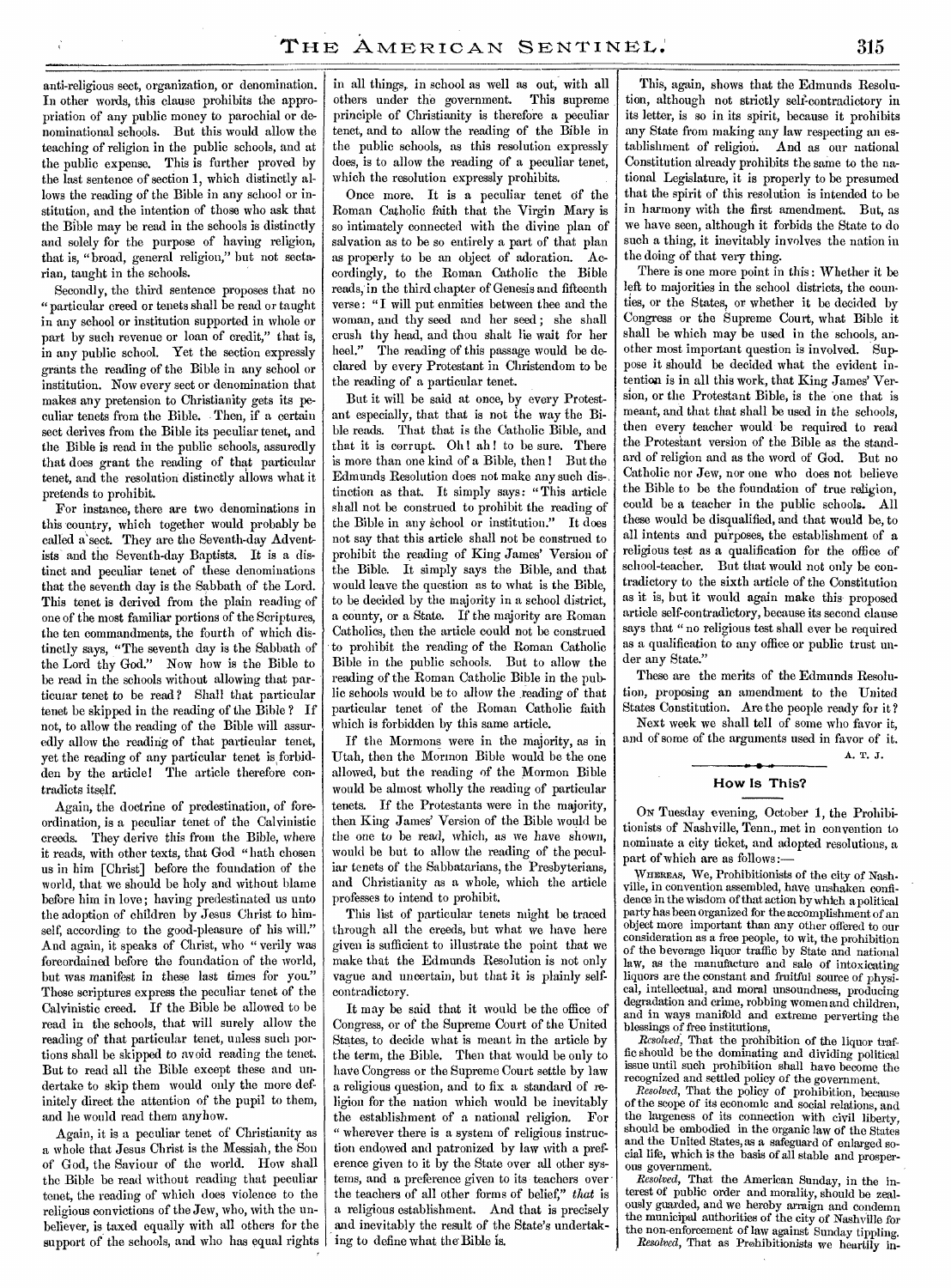dorse and support the recent protest-of citizens of Nashville against Sunday tippling, and proffer cordial co-operation with them in their patriotic and lawful efforts to enforce the law against its violators, and in the enforcement of all other laws.

Our third-party friends who think that if we would demonstrate our temperance principles we should by all means support the Prohibition ticket, seek to allay our fears by saying that the Prohibition party has nothing to do with Sunday laws. We would like to have them explain this resolution, and tell us whether or not the Prohibitionists of Nashville are in harmony with the party at large.

We cannot understand how the mention of Sunday in the connection that it comes in these resolutions, has anything to do with temperance. The first resolution says that the sale of intoxicating liquors is the "source of physical, intellectual, and moral unsoundness :" that it produces degradation and crime; and therefore they believe in prohibiting it. Very good ; but if they do actually believe in prohibiting it, why do they need to specify their protest against Sunday tippling, and their determination to enforce the prohibition of liquor on Sunday? If they are really Prohibitionists, as we have always understood the term, that would include the stopping of the sale of liquor on Sunday as well as on all other days. But if their movement involves something *less*  than the complete suppression of the liquor traffic, —if, as their reference to Sunday implies, they will be at least in a measure content with the suppression of the sale of liquor on Sunday, how can they harmonize that with the terrible arraignment of the liquor traffic in the first resolution? It seems to us that there is insincerity somewhere, or else a compounding of crime. Will some third-party friend inform us why it is necessary to specify Sunday tippling in resolutions declaiming against any sale whatever of liquor? E. J. W. •

#### Gathering up the Tares.

THE great burden of National Reformers seems to be to rid the earth of everyone who will not accept their theory of government. A few weeks ago Dr. A. T. Wolff, who, according to the *Christian Statesman, "* is a thoroughNational Reform man," delivered a lecture on " People We Can Do Without." In his list, he mentioned " grumblers," "fault-finders," and "discontented people," and also those who have no "religion in politics." That is to say, that God's great wheat-field, the world, could very well do without the tares which the enemy has sown. We are glad to say that we heartily agree with Dr. Wolff on this point, although a dispute might arise as to who constitutes the tares, should we attempt to settle it.

Having agreed with the Doctor that tares are " a nuisance, and we could well do without them," we would now like to inquire what the National Reformers propose to do with them. Rev. E. B. Graham wants to send them to some wild, desolate land, and let them stay there till they die." And Dr. Edwards declares that "atheism and Christianity cannot dwell together on the same continent.'

Under the National Reform system of government, all persons who are regarded by them as tares will have to do one of two things,—they will have to pretend to be good wheat or else they will have to allow themselves to be gathered up and transferred to some other continent, and if that continent should chance also to have a "Reform " government, there is no telling when or where they would stop.

This question of what shall be done with the "tares" is a very important one, so important that it is asked and answered by Christ himself. He says: "The servants said unto him, Wilt thou then that we go and gather them up ? But he said, Nay ; lest while ye gather up the tares, ye root up also the wheat with them." Notwithstanding this plain command of Christ's, many of his professed servants have undertaken to gather up the tares and root them out, but the result has always been that they rooted out more wheat than they did tares. Millions of stalks of the choicest wheat were destroyed during the Dark Ages in the vain endeavor to pluck up the tares. "Let both grow together," says Christ, "until the harvest; and in the time of harvest I will say to the reapers, Gather ye together first the tares, and bind them in bundles to burn them ; but gather the wheat into my barn." Again Christ says, "The harvest is the end of the world ; and the reapers are the angels." Whosoever, therefore, undertakes to root up the tares is undertaking a work which belongs only to the angels, and which not even they have a right to attempt until commanded by Christ at the end of the world. A. DELOS WESTCOTT. *sk •* **<sup>40</sup>**

#### Sunday-Law Church Going.

IN the Missouri Sunday-law Convention Dr. Hayes, of Kansas City, made a speech in which he said:—

" It is said, ' Is not this Sunday excursion of the country, this trip to the country, is not that rest ? ' Now I have seen some of these trips to the country ; I used to take them occasionally. I have been around considerably to picnics. I have gone to a good many Congregational picnics. Absolutely, I never went Absolutely, I never went anywhere from which I came home more tired than from a Sunday-school picnic. I took my brother from Allegheny into the Rocky Mountains one summer, and we worked so hard resting that we came home absolutely worn out—both of us were absolutely worn out. If you want to see the nervous effect of a Sunday excursion out of Kansas City into a suburban town, take passage on the return home train. The men had caroused all day, letting their wives carry the baby, and if you ever saw a faggedout set of women you will see it then. The next day as compositors in the printing office, as apprentices in the workshops, and in their blacksmith shops, and carpenter shops—these men all day were not worth much more than half a hand's wages. That is the fact about it. Why ?—Because that Sunday, instead of being a day of rest and invigoration, was a day of exhaustion, of nervous exhaustion, and they came back home fagged-out. You follow that same man's brother; probably he took a good nap Sabbath morning; got up at eight o'clock; had a good, comfortable breakfast with his children; along about nine o'clock the children went to Sabbath-school; and at ten o'clock he and his wife leisurely walked down to the church, took their seat in God's house quietly, and listened to the sermon, and by and by went home and took a good comfortable dinner. Then he took a good rest in the afternoon, went to the church at night, and Monday morning that man went to his shop and took hold of the plane and was ready for work."

This contrast is no doubt correct between the man who carouses and the man who goes to church. But admitting all this to be true, then what is the object of stopping the Sunday excursion trains and street-cars, except it be to have the people go to church instead of on excursions? But will they go to church when the cars are stopped? Will not those who are given to carousing carry it on in the city instead of going to church?

It is not at all true, however, that all of the

people who go to the park and on excursions on Sunday are given to carousing.

A further point in this is the arrogant assumption of the Sunday-law clerics of power to compel everybody to conform to their views on Sunday. Because some people choose to ill-use themselves upon opportunity, therefore all opportunity to use themselves either well or ill on that day, except that of going to church, must be taken away from everybody I "It is of the essence of power that it may be exercised unwisely or abused by those to whom it is intrusted." And because some choose to abuse their rights of recreation and enjoyment, this does not in any sense justify the effort of the Sunday-law advocates to take away from others, or even these, the right to rightly use these powers. When these Sunday-law men shall have succeeded in their effort to regulate the exercise of the powers of others, what assurance have we that they themselves will not abuse the power which they propose to exercise? There is no assurance whatever that they will not, but we have the assurance of all history that they will.

More than this, there is no remedy in law for such evils. All that law can possibly do in such cases is by the exercise of restraint to check the evil for a time, and that time is only until the restraint can be cast off, or the vigilance of those who enforce the law is slacked. Then not only does the evil go on, but it goes on with accelerated force, from the fact that the victims will reimburse themselves for the deprivations which they have been forced to bear. As the Hon. Mr. McDougal told the Sunday-law preachers at Columbus, Ohio, the remedy for all these things of which they complain, lies deeper than can be reached by law, and can be effected by nothing else than the strictly remedial power of the gospel of Jesus Christ. That renews the mind, purifies the heart, and reforms the life, by implanting the abiding principle of absolute right and the love of it. If these men would employ the power of the gospel of Christ in their work, instead of the power of the civil law, they would find the results much more rapid and effective.

A. T. J.

#### Avoiding the Appearance of Church and State.

MRS. BATEHAM, the representative of the National Woman's Christian Union before the Senate Committee, in the hearing on the Sunday-Rest bill, said that it was the desire of that organization, that " promote" in the title of the bill should be changed to "protect." This was asked, she said, "so that it should have no appearance of what all Americans object to, any union of Church and State."

It seems to be the motto of every organization that is working for a Sunday law, to avoid all appearances of their real object. The National Reform Association, and all who affiliate with them, know that every true American is opposed to any union of Church and State, and if the real inwardness of their movement should come to the surface, their object would be defeated. So of course they must deny all charges of working to unite the Church with the State. They say, " We are opposed to any union of Church and State." How are they opposed ?

In this way : They do not design that any one denomination shall make use of the civil power to further its own sectarian aims, or have them favored in any way by it; but they are in favor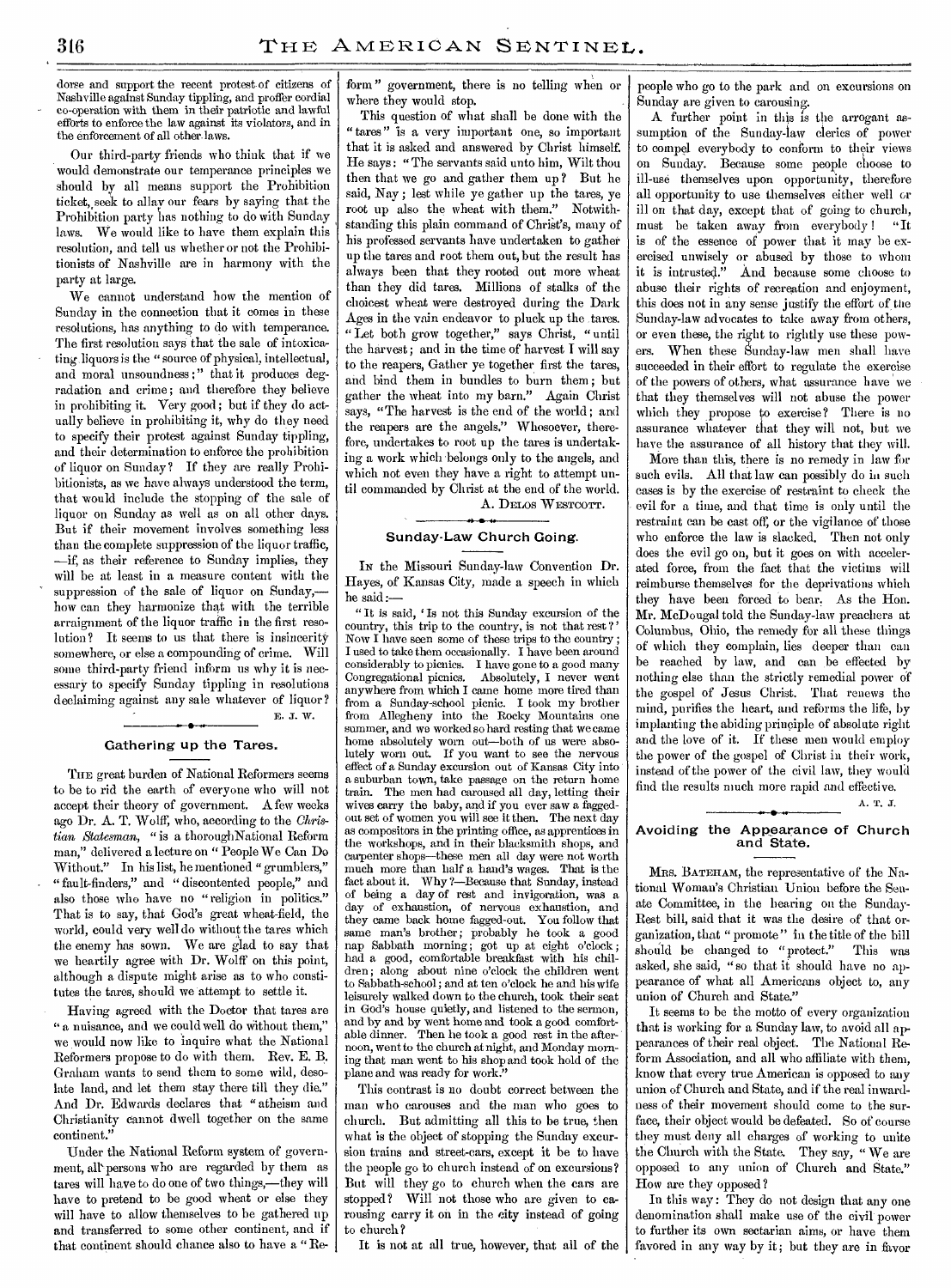**of a union of the churches on what they claim to be the fundamental principles of religion, or Christianity, and in favor of a union of this union with the State. In other words, they are in favor of the union of** *Churches* **and the State.** 

**In order to successfully disguise designs they claim that they only wish to enact a Sunday law on civil grounds, and that more as a sanitary . regulation than for any other purpose. They very well know that** *if* **they should plead for it to be enforced as a religious institution, the whole scheme would be defeated, for the people are radically opposed to such legislation. But everyone who** *is* **working** *for* **the Sunday law from a civil standpoint, ought to know that the- Sunday is an eccleSiastical institution, and that to enforce an ecclesiastical institution** *by* **civil power is a union of Church and State; whether** it **be done to " promote,"** *or* **"protect," the observance of the day as a day of religious worship or not.** 

**Every little while this National Reform wolf, clothed in sheep-skin, is disclosed to those who are watching the movement. In a paper before the Senate hearing** entitled, " The Relation of **Sunday Amusements to Sunday Work,"** Mr. **Crafts said: "Casting out religion from the Sabbath they cast out rest." Now if they want Sunday enforced as a day of physical rest, and cannot get the rest without religion, and have to call on the civil power** to **enforce the rest, what else is it but the State enforcing religion by law? And what would you call that but a union of**  Church and State? E. HILLIARD.

*Duluth, Minn.* 

#### **Sunday-Law-Logic.**

**OF all that passes for logic the Sundaylaw arguments excel in contradictory assertions; notice some of the inconsistencies** 

**1. They claim, as stated above, that protection is their object, and yet offer a bill enforcing the**  day **upon all, containing no provision for its real protection.** 

**2. They explicitly claim that they are trying to secure merely a civil Sabbath, but their own**  bill **squarely contradicts them** *by* **saying, " the religious observance of the day."** 

**3. That bill is upheld on a health basis, but the " religious observance " clause proves them guilty of deception.** 

**4. Then the bill is to close the saloons, but the same "religious" specification, together with the entire absence of any mention of liquors or saloons, condemns that claim ; the bill pays no attention to liquor; its hold is upon every individual in the land; it is easier to close every saloon in America forever than to pass this religious bill, but they would rather have the bill** and **bid the liquor traffic Godspeed.** 

**5. After disclaiming any intention of enforcing Sunday as a religious day, they appeal** to **the church to support the fourth commandment; here is another inconsistency—that commandment sanctifies the seventh day; everybody knows that Sunday is the first, and sanctified nowhere in the Bible.** 

**6. They wish to put this government's laws on a Christian basis, when Christ commanded that civil and divine homage be paid to separate powers.—Moral** *and Scientific Companion.* 

#### **Evangelical Alliance.**

**THE following is the program of subjects for the national meeting of the Evangelical Alliance at Boston, December 4 to 6 :—** 

**Opening Address, Welcome Address, From Washington to Boston, Devotional Exercises, The Needs of the City, The Needs of the Rural Districts, The Mountain Whites of the South,**  General **Discussion, Needs of the Times and the Alliance Methods, Christian Co-operation in Awakening** and **Directing the Moral Sentiment of the Community, General Discussion, Christian Co-operation in** Relation to **Moral Legislation,**  *(a)* **Its Enactment,** *(b)* **Its Enforcement, The Need of Permeating Our Developing Civilization with the Spirit of Christ, Christianity** and **the State, Our Debt and Duty to the Immigrant Population, French Canadians in the United States, Slavonic Populations in the United States, Arousing** and **Training the Activity of the Laity, Need of an Enthusiasm for Humanity** on the Part **of the Churches, Need of Personal Contact between**  Christians and Non-church-goers.

**The invitation to** attend is extended to **all who**  are **interested. Ministerial associations, colleges, and theological seminaries** are **especially invited to send representatives.** 

#### **• -.. Cardinal Gibbons Heard from Again.**

IN **their blind** zeal **for a Sunday law the American Sunday Union and Woman's Christian Temperance Union cannot see that they are just playing into the hands of Rome. What a glorious victory they thought they had when Cardinal Gibbons indorsed their Sunday-Rest bill, and yet it was just what Pope Leo XIII. exhorted all his subjects to do in his Encyclical published** in 1885. **We** will **quote :—** 

**"All Catholics must make themselves felt as active elements in daily political life in the countries where they live. They must penetrate wherever possible in the administration of civil affairs; must constantly exert the utmost vigilance and energy to prevent the usage of liberty from going beyond the limits fixed by God's law. All Catholics should do all in their power to cause the constitutions of States and legislation to be modeled to** the **principles of the true**  church."

But **'says one, "**What **has this Sunday law to do with modeling legislation to the principles of the Catholic Church ?" We answer, " Very much." Sunday as a day of rest is** not **based upon the law of God,** and is **purely a traditional**  observance, and **an institution of the Roman Catholic Church. After having** read **a copy of Cardinal Gibbons' letter indorsing** the **Sunday-Rest bill, the writer wrote to** the **Cardinal in regard to his position on the Sunday institution and received the following reply:—** 

#### **CARDINAL'S RESIDENCE,**

## **408 N. Charles St. , Baltimore, Md., Oct. 3,1889.**

**DEAR MR. FRANKE :** At the **request of His Eminence the Cardinal, I write to assure you that you are correct in your assertion that Protestants in observing the Sunday are following, not the** *Bible,* **which they take as their only rule of action, but the** *tradition* **of the church. I defy them to point out to me the word**  *Sunday* **in the Bible ; if it is** not to be, **found there, and it cannot be, then it is not the Bible which they follow in this particular instance, but tradition, and in this they flatly contradict themselves.** 

**The Catholic Church changed the day of rest from the last to the first day of the** week, **because the most memorable of Christ's works were accomplished on Sunday. It is needless for me to enter into any elaborate proof of the matter. They cannot prove their point from Scripture; therefore, if sincere, they must** 

**acknowledge that they draw their observance of the**  Sunday from tradition, and are therefore weekly contradicting themselves. Yours very sincerely, Yours very sincerely, **M. A. REARDON.** 

**The** reader will **notice** here that **Cardinal Gibbons, in indorsing** the **Sunday-Rest bill, virtually consented to force** Protestants to **weekly contradict themselves, and was perfectly consistent with Pope Leo's Encyclical.** 

**How is this, Brother** Crafts? do you **believe what Cardinal Gibbons** and the 7,200,000 **Catholics** have to say? **If** not, **why** not ?

**We would suggest that** the **American** Sunday **Union pin a copy of this** letter to the one **received by Mr. Crafts indorsing** the Rest bill, and **keep it** for **reference.** 

**Mrs. Bateham,** and **National Reformers, please make a note of this. E. E. FRANKE.** 

#### **How Do the Methods Compare?**

**COMPLAINT** has been **made by friends** of the **Sunday-law petitions** that **those who circulated** the **petition** against all Sunday **laws, have** obtained signatures by **misrepresentations, or, in** other words, have beguiled the **unwary. That** the **individuals** signed it is not denied, but it is **claimed**  that **they were unduly** influenced ; **they were**  told that the **petition was all** right, or that it **was**  what it was not, and so were induced to sign it.

That there have been such instances as this **may** be true, **as claimed, but all who** obtained even **one signature** on a false **representation** of the **object** of the **petition,** did so contrary to the instructions of those at the head of the **work. But** there is not **one** single individual **who** signed the **petition against** Sunday **laws and** legislation tending to union **of Church** and State, but **what had** the right and **privilege of knowing just** what the **petition was,** and **what was its** object, before he attached to it his name. He alone is responsible for signing the petition. We do not by this **excuse wrong** methods of obtaining signatures. Wrong is not right nor ever will be. God forbid that evil should be done that good may follow. **But** this is true, that even though it be admitted that wrong methods **were** used, the individual had the right and **privilege** of knowing what he was **signing.** The wording of the **petition was** in no **way** obscure *or* **ambiguous.** 

**But admitting** that **wrong** methods were used in circulating the **counter-petitions to** Sunday laws, contrary to instructions, which is the **worse**  method that **or to write** the **names** of men, **women,**  and children, or their **equivalent,** and **count** them all as **favoring** the Sunday-rest-law petition, when **many** of them did not **know** that the **petition** was being circulated, or what it **was,** and others **were**  opposed to it. **In** the anti-Sunday-law **petition** all Whose **names** appear had both the **right** and **privilege, at** the worst, of knowing what they were **giving**  their **influence** for; in the **Sunday-law petitions** they had the **right** but **were** not granted the privilege. A few church members voted for a whole church, . oftentimes **when** members of the church **were** opposed to the **Sunday** law. Representative bodies as regards *denominational* work indorsed these petitions for thousands whom they did not **represent on** this **question** any **more** than **on** the tariff **question. Ministers** in these various denominations have openly **opposed** the Sunday-law **petitions,** and thousands of intelligent **members** have, knowing what they were **doing,** signed the opposing petition. **Many** times **minorities** indorsed the Sunday-law petition for **majorities,** the vote being put at **some** evening prayer-meeting **when but few** were present.

**IN proportion as the ecclesiastics became colegislators, heresies became civil crimes,** and **liable to civil punishments.—Dean**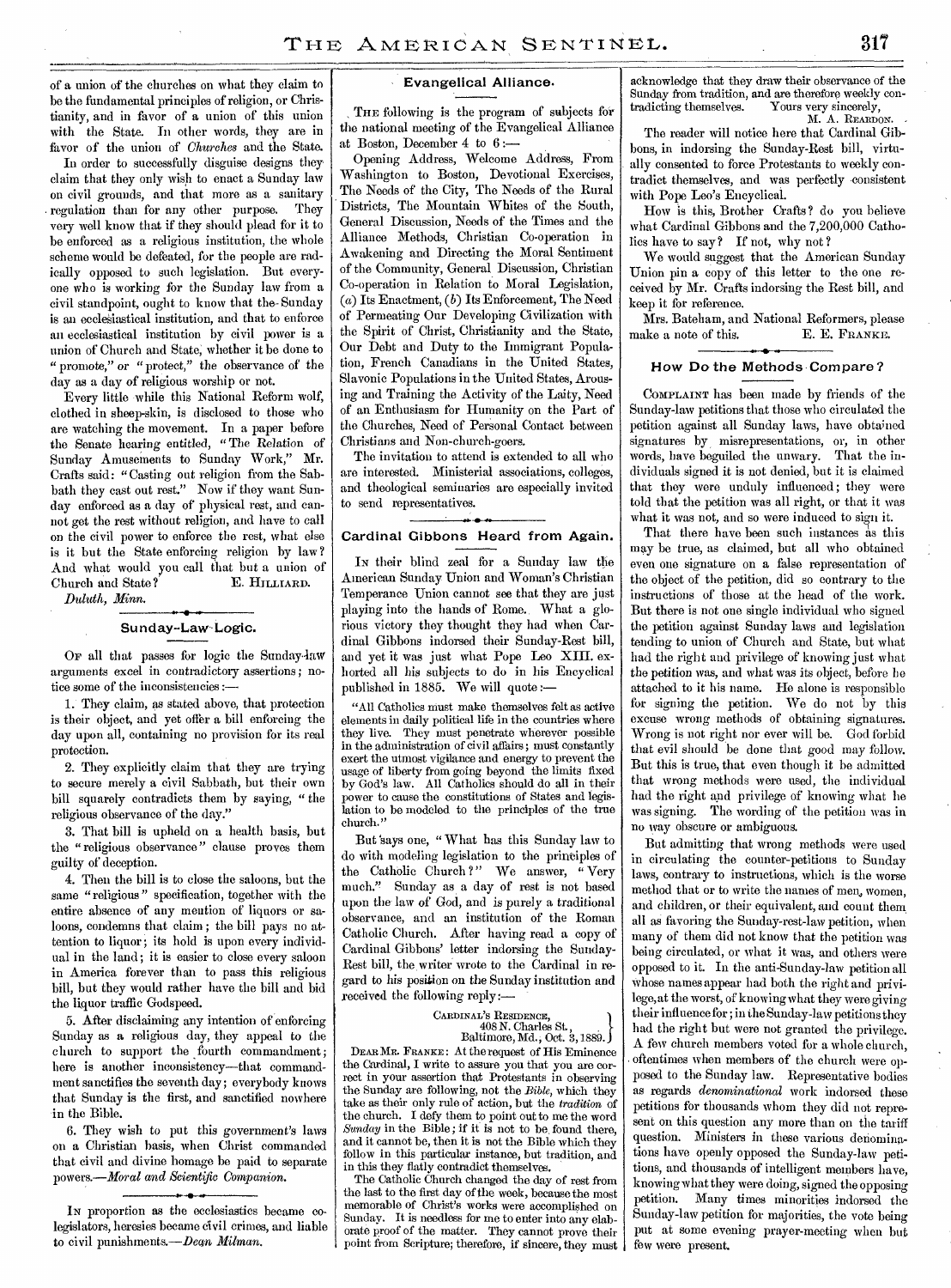We might continue this much farther, but this is sufficient for a comparison of the two methods of obtaining petitions to the respective sides of Sunday legislation. Further investigation will show more favorably for the anti-Sunday-law petition. Which is the better way, to grant American citizens who have the right, the privilege of knowing to what they are giving their influence, or not even to permit the right or privilege of knowing? Which is the more American? Which is the more Christian? How do the methods compare ?

After all, are not the friends of the Sunday law magnifying, before the public, very small matters, at the worst, in order to hide their own abnormal and unfair methods *?—Signs of the Times.* 

#### A **Quaker View of National Reform.**

As our readers are well aware, the Blair Sunday-Rest bill, and also the Blair resolution for the amendment to the Constitution, are dead; but the agitation which gave rise to them is not dead, hence the following article from the *Friends' Intelligencer and Journal* (Philadelphia) is not out of season, though written while these measures were still before Congress. We would commend the article especially to those who imagine that only infidels and liquor sellers oppose Sunday laws, and remind them that Friends are neither one nor the other, but very worthy Christian people. We print the article entire, as follows :—

"Eternal vigilance is the price of liberty." Realizing the full force of this statement, and feeling that there is great need for the guardians of that priceless boon to mankind, "liberty of conscience," to be on the alert, we desire in as few words as possible to call the attention of Friends to a threatened danger.

A bill to regulate the strict observance of the first day of the week as the Sabbath-day, has been introduced into the United States Senate, by Senator Blair, and an effort is also being made to make it compulsory to teach "the principles of the Christian religion" in the public schools. This is to be accomplished by an amendment to the Constitution of the United States, the object being to make our nation " a Christian nation" by a union of the Church and State.

A petition, signed by a million and a half of names, urging the passage of the bill, has also been presented, and we are informed that the friends of this legislation are exceedingly active in its behalf. It is warmly advocated by men and women of high position and great influence, who, undoubtedly, have the welfare of the human race at heart; but, as is so often the case, their zeal has outrun their judgment, and one might almost say, their Christianity; for where the spirit of intoleration is, there the Spirit of Christ cannot dwell, neither is it with those who, arrogate to themselves infallibility.

There are several religious sects who honestly believe (and who would uphold their belief with their lives), that it is required of them to observe the seventh day as the Sabbath-day. Now, shall these Christians, professing the name of Christ, obey the mandates of self-righteous men who presume to say, "This day shalt thou keep"? or shall they obey the "voice" within their own souls ?

The advocates of this bill say, "Obey this law

which we have made," and think by this means to build up *a* Christian nation.

Will any forced observance of moral law be accepted of God, or accounted unto the doer for righteousness ? The temple was built of freewill offerings only. Can we raise up a nation of Christians by simply compelling an outward semblance of religion?

We might say, There is nothing to prevent anyone from keeping the seventh day if they want to do so, but we must remember that their pecuniary circumstances may not be such as to permit them to observe both days as days of rest.

Again, one might suppose that the clause, "to the disturbance of others," so limited the operation of the law as to render it less harmful; but when we remember the bitter persecution of Friends for acts in themselves quiet and peaceable, we cannot doubt that very many religious fanatics will be very easily disturbed by any observance of the day not strictly in accord with their views.

In regard to the other point, it would at first seem as though we could all unite on a willingness to have the *principles* of the Christian religion taught in the public schools. But who is to decide precisely what constitutes the essentials of the Christian religion or its principles?

The highest civil tribunal is the Supreme Court. Can that body decide the question so as to satisfy the Catholic and the Protestant, or even the various sects among the latter? An attempt to unite the Church and State has always proved disastrous. Turn back the pages of history and we shall find that the bloodiest wars that have stained our annals, were waged in support of religious belief. Recall what the early Friends suffered, comparatively a short time ago, in order to maintain "liberty of conscience."

The spirit of intolerance is only sleeping. Would we, as Friends, be satisfied to have any body of men decide what our children should be taught as " the Christian religion"? Many of the warmest advocates of these measures utter the most severe denunciations of all religions not in harmony with their own, showing a spirit that would crucify the Christ within their brother's soul, while professing to follow his voice speaking in their own. " Woe unto you, hypocrites !"

It was through the influence of a Friend that liberty of conscience was secured by the Constitution, and they have always stood foremost in the fight when it has been assailed, and we take this means of calling everyone to the duty of the hour, reminding one and all that "eternal vigilance is the price of liberty."

While using every effort to prevent the taking of this step in the wrong direction, we would not be understood as denouncing, personally, the author of the measure, or the signers of the petitions, or their motives; but even great and good men make very grave mistakes, and it is the duty of each one of us to guard with exceeding care this priceless gift of God unto the children of men, both from the attack of enemies and the harmful abuse of *overzealous* friends.

No one could be more desirous than we to see the day when Christ shall rule the world, but this proposed step is a retrograde movement, and when one of its supporters would say, " The government has the right to command the consciences of men," it is full time to call a halt.

This is the first step. The second will be to secure the erasure of the word *principles;* and the next, the insertion of the name of that religion holding the balance of power.

Ah, Friends, it would be impossible to fully comprehend the danger until we are caught within its toils.

May our Father in Heaven guide and protect us.

#### **Look Not to Civil Laws,**

THE "Sunday observance" movement inaugurated last Sunday evening in this city, bids fair to bring in contact the positive and-negative opinions of a common people, and to bring upon true Christianity an influence more antagonistic and baneful than infidelity itself. It has been clearly demonstrated that no amount of law can compel a change of convictions firmly imbedded in the mind of the average American. If moral suasion and precept has no influence on his habits, which are not against the laws of the laud, to use coercion would be fatal to any possibility of success, and engender the most radical views and influence in the opposite extreme. "Christians" will do well to remember that their fight in this matter is not conducted against ignorant and superstitious' foreigners, but against an intelligent and comparatively well-educated people—a people capable of forming an opinion based upon sound sense and justice, and who will not permit dictation from an egotistical and warped minority.

The element conspicuous in this movement are favored by wealth, position, or business, and can go to the beach on week-days, or can afford to remain there during the entire season. They do not lose their position or the pay for a day while there, as do those who may go Sunday and against whom they declare war. A man's right, moral and physical, to go about on Sunday, cannot be successfully combated. Any religious movement to suppress an inherent right in the non-church-goer will not meet defeat, but will bring about legislation in retaliation detrimental to the church and its interests and from which it will never recover.

Custom has favored Sunday as a day for religious observance, but there is no biblical law for it, nor is there anything said relative to its observance, as many would have us suppose.

" Christians" declare that Sunday is a day of rest and quiet; yet they raise more bedlam by the clanging of their bells from five to eleven o'clock in the morning, and by their bass drum parades, than do all the people who visit the beaches and whom they have disturbed from their sleep on the only morning in the week in which they are able to rest, and virtually driven them from home to escape from their noise and confusion.

"Brethren," attend to . your legitimate business; continue your work of Christianity as your Master began it, and when you begin to feel that you require aid from the civil authorities, know that your faith has weakened and that there is something radically defective in your own composition and with your personal religion.—A. *G. J.,* in *Los Angeles Tribune, Sept. 5.* 

CHRIST's kingdom is not of this world. The church is not a Police Board, nor Cæsar's lieutenant, but a saviour of lost sinners. Its simple, sole, glorious mission is to bring sinners to Jesus by preaching the gospel to. them with the Holy Ghost sent down from Heaven.—St. *Louis Observer.*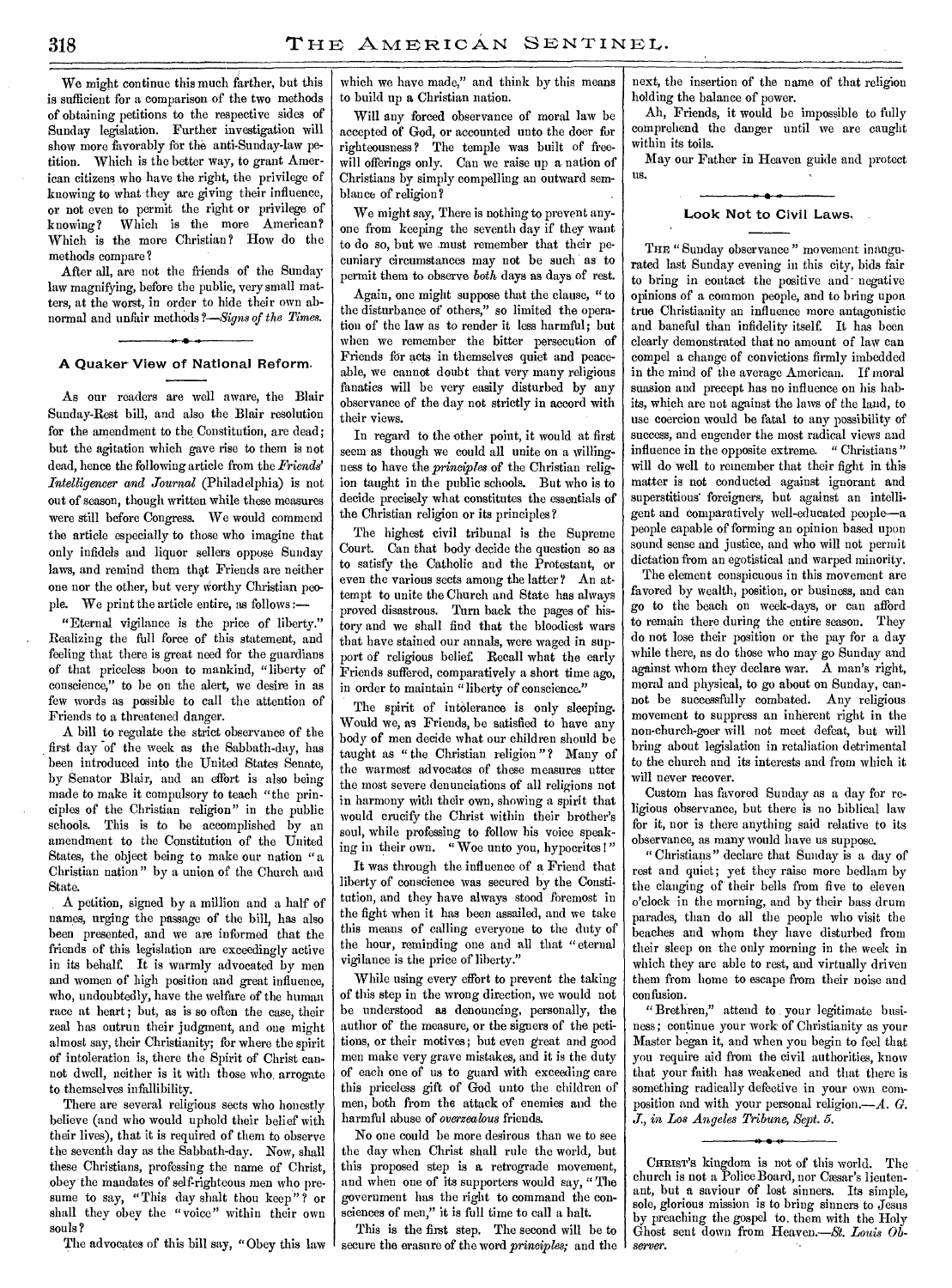